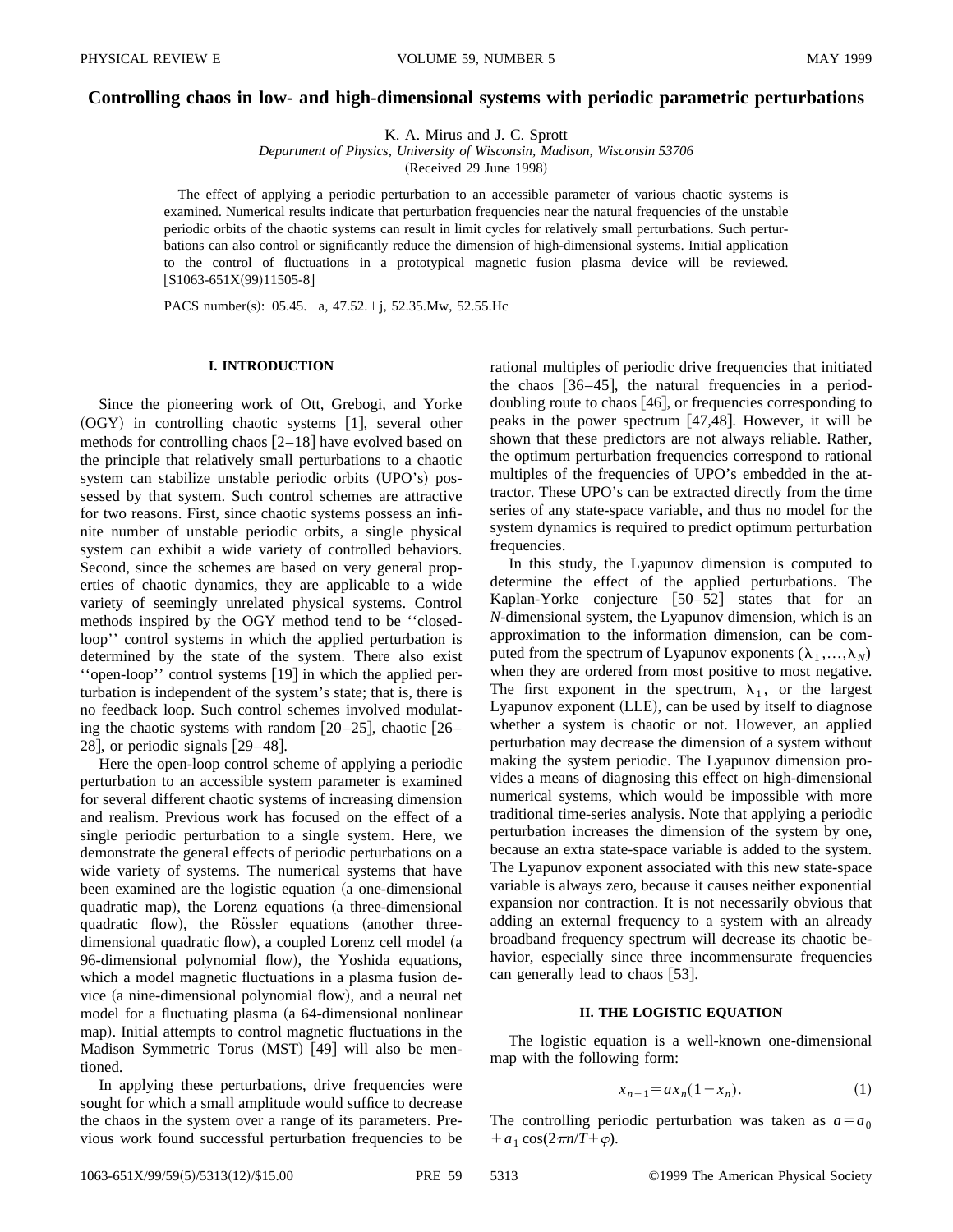

FIG. 1. Logistic map bifurcation diagram for a  $T=3$  perturbation with  $a_1=0.05$  and  $\varphi=\pi/2$ , showing the unperturbed bifurcation diagram, the perturbed map, its three composed maps, and the Lyapunov exponent.

To compute the Lyapunov exponent spectrum for the perturbed map, one can make it autonomous by splitting the map into two maps, with ''time'' represented by the second map. Letting  $x_n(1)$  and  $x_n(2)$  denote the two state-space variables at iteration *n*, the maps take the following form:

$$
x_{n+1}(1) = \{a_0 + a_1 \cos[2\pi x_n(2)/T + \varphi]\}x_n(1)[1 - x_n(1)],
$$
  

$$
x_{n+1}(2) = x_n(2) + 1.
$$
 (2)

An explicit computation of the Jacobian for these two maps shows that the two Lyapunov exponents are given by

$$
\lambda_1 = \lim_{N \to \infty} \frac{1}{N} \sum_{n=1}^{N} \ln \left| \left[ a_0 + a_1 \cos \left( \frac{2 \pi x_n(2)}{T} + \varphi \right) \right] \right|
$$
  
 
$$
\times [1 - 2x_n(1)] \Bigg|, \tag{3}
$$
  

$$
\lambda_2 = \lim_{N \to \infty} \frac{1}{N} \sum_{n=1}^{N} \ln |1| = 0.
$$

Since  $\lambda_2$  is identically zero, calculation of  $\lambda_1$  suffices to quantify the chaos. Previous analytic work  $[29-33]$  has lifted the nonautonomy by examining *p* composite maps formed from the *p*th iterate maps for a period-*p* perturbation.

The choice of the period of the perturbation is simple, since the logistic map has unstable orbits of all integer periods, provided the parameter *a* is large enough. In fact, there are 2*<sup>p</sup>* unstable periodic orbits for any UPO of periodicity *p* when  $a=4$  [54]. Most of the literature has focused on lowperiod perturbations. Here we will illustrate that control can be achieved for a period-three perturbation and that a perturbation that does not correspond to any UPO can obliterate all periodic windows.

A period-three drive results in the following two equivalent autonomous systems:

$$
x_{n+1}(1) = \{a_0 + a_1 \cos[(2\pi/3)x_n(2) + \varphi]\}x_n(1)[1 - x_n(1)],
$$

$$
x_{n+1}(2) = x_n(2) + 1,\tag{4}
$$

$$
x_{n+1}(i) = -A_i A_{i+1}^4 A_{i+2}^2 x_n(i)^8 + 4A_i A_{i+1}^4 A_{i+2}^2 x_n(i)^7
$$
  
\n
$$
-2A_i A_{i+1}^3 A_{i+2}^2 (3A_{i+1}+1) x_n(i)^6 + 2A_i A_{i+1}^3 A_{i+2}^2 (2A_{i+1}+3) x_n(i)^5
$$
  
\n
$$
-A_i A_{i+1}^2 A_{i+2} (A_{i+1}^2 A_{i+2}+6A_{i+1} A_{i+2}+A_{i+2}+1) x_n(i)^4
$$
  
\n
$$
+A_i A_{i+1}^2 A_{i+2} (A_{i+1} A_{i+2}+A_{i+2}+1) x_n(i)^3
$$
  
\n
$$
-A_i A_{i+1} A_{i+2} (A_{i+1} A_{i+2}+A_{i+1}+1) x_n(i)^2 + A_i A_{i+1} A_{i+2} x_n(i),
$$
\n(5)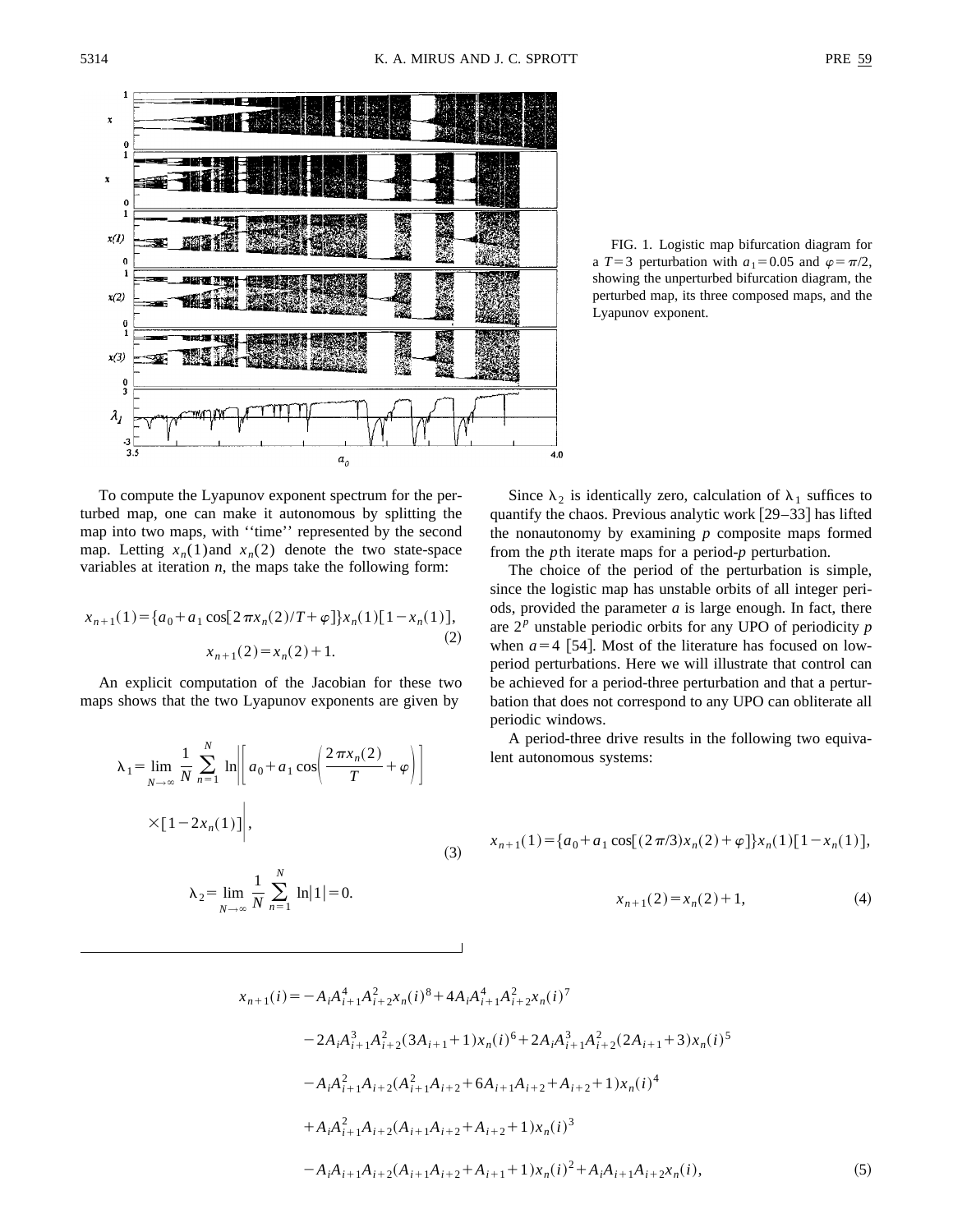

FIG. 2. Summary of effects of  $T=2$  and 3 perturbations on the logistic map over a range of nominal parameter values  $a_0$  and perturbations amplitudes  $a_1$  for different phases. Clockwise, from upper left:  $T=2$ ,  $\varphi=0$ ;  $T=2$ ,  $\varphi=\pi/3$ ; *T* = 3,  $\varphi = \pi/2$ ; *T*=3,  $\varphi = 0$ . Black indicates periodic solutions; white chaotic solutions, and gray unbounded solutions.

where the  $A_i$  are cyclic on (1,2,3) and  $A_1 = a_0 + a_1 \cos(\varphi)$ ,  $A_2 = a_0 + a_1 \cos(2\pi/3 + \varphi)$ , and  $A_3 = a_0 + a_1 \cos(4\pi/3 + \varphi)$ . Figure 1 shows the bifurcation diagram for the  $T=3$  case. In this case, the period-three limit cycle window, which for the unperturbed case starts at  $a=1+\sqrt{8}$ , is triplicated, and its stability range is extended to values less than  $1+\sqrt{8}$ , as has the range of  $a_0$ , for which limit cycles with periods that are multiples of three have been extended.

Figure 2 answers the question of whether a perturbation can decrease the overall chaos for a nonlinear system over a broad range of parameters. It shows the effect of perturbing the logistic map with a  $T=2$  and with a  $T=3$  perturbation with  $3.5 \le a_0 \le 4$  and  $0 \le a_1 \le 0.2$  for two different phases  $\varphi$ . For  $T=2$  and  $\varphi=0$ , the percentage of periodic cases was increased from 22.3% to 24.9% over this range of  $a_0$  and  $a_1$ . The  $T=2$ ,  $\varphi=\pi/3$  case decreases the periodic solutions from 22.3% to 12.8%. A difference due to phase can also be seen in the  $T=3$  cases. For  $\varphi=\pi/2$ , the number of periodic cases is increased to 26.9%, while for  $\varphi=0$ , the number is decreased to 16.2%. The effect of the phase  $\varphi$  is also manifested by the loss of the "middle periodic ray" when  $\varphi$  $=0$ , because the logistic map is only being perturbed with two different perturbation amplitudes:  $a_1$  and  $-a_1/2$ . Patterns similar to those in Fig. 2 were first examined by Markus, who varied the logistic equation parameter according to various symbolic sequences  $[55]$ .

The result of perturbing the logistic map with a non-UPO period is shown in Fig. 3. The only ''off-resonance'' perturbations that can be applied are those with irrational periods to the limits of computational precision. Figure 3 shows that a maximally irrational period of  $T=3+(\sqrt{5}-1)/2$  (the golden mean above 3) with  $a_1=0.05$  destroys the periodic



FIG. 3. Effect on the logistic map of a  $T=3$  $+(\sqrt{5}-1)/2$  perturbation for  $a_1=0.05$ ; all periodic windows are destroyed.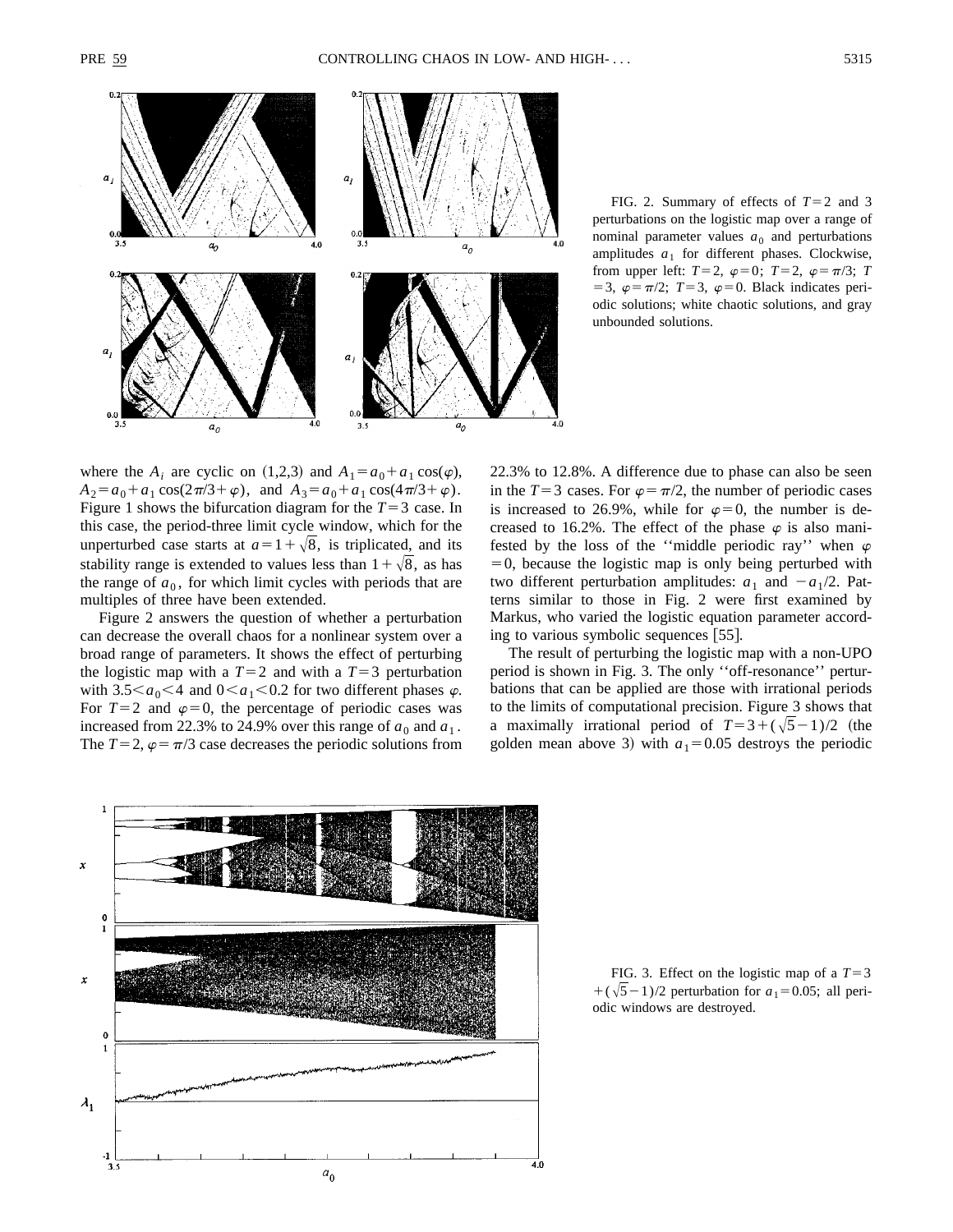

FIG. 4. The Lorenz attractor and its first six UPO's.

windows. The opening of periodic windows with resonantperturbations and their closing with nonresonant perturbations is a general feature of all the systems studied here.

#### **III. THE LORENZ EQUATIONS**

The Lorenz equations  $[56]$  specify a three-dimensional flow given by the following equations:

$$
\begin{aligned}\n\dot{x} &= \sigma(y - x), \\
\dot{x} &= x(r - z) - y, \\
\dot{z} &= xy - bz.\n\end{aligned}
$$
\n(6)

Here the parameters  $\sigma$ =16,  $r$ =45.92, and *b*=4 were used. In this and the remaining cases, all differential equations were integrated with a fourth-order Runge-Kutta method with a fixed step size, except where noted. Lorenz derived these equations to model heat convection in a Bénard convection cell, which consists of two horizontal, infinite plates with a temperature difference of  $\Delta T$  across the fluid between the plates. After truncation of the fluid equations and renormalization of several of the fluid quantities, the parameter *r* is proportional to the temperature difference. Thus, in the spirit of perturbing a physically accessible system parameter, the parameter *r* was perturbed according to  $r = r_0$  $+r_1 \sin(\omega t)$ . Note that a fixed-point solution is not possible unless  $\omega=0$  or  $r_1=0$ .

The perturbation frequency is chosen by identifying the UPO's using a slight variation of the method of Lathrop and Kostelich  $[57]$ . In their work, UPO's are identified from a time series by reconstructing the attractor with time delays and then measuring the number of time steps it takes for the trajectory to return to within a distance  $\varepsilon$  of any given point. A suitable value for  $\varepsilon$  is found to be roughly a factor of 2 larger than the average state-space distance between successive points on the reconstructed attractor. If a given starting point on the trajectory returns to within  $\varepsilon$  of itself after  $m$ steps, it is called an  $(m, \varepsilon)$  recurrence point. When the  $\{m\}$ for all  $(m, \varepsilon)$  recurrent points are histogrammed, the data cluster in integer multiples of  $\Delta m$ . When this method was applied to the Lorenz equations, it was found that  $\Delta m$  $=124\pm9$ , which for a time step of 1/256 corresponds to a temporal value of  $0.48 \pm 0.04$ . This method can also be applied to the three state-space variables  $(x, y, z)$  to find  $(m, \varepsilon)$ recurrent points. This method gives  $\Delta m = 238 \pm 10$ , which for a time step of  $1/512$  corresponds to  $0.46 \pm 0.02$ , which is in excellent agreement with the Lathrop-Kostelich method. The UPO's found using all three state-space variables bear a striking resemblance to the Lorenz attractor, as can be seen in Fig. 4. Note that for any given period *T*, there are  $T-1$ distinct UPO's for the Lorenz attractor. Figure 5 shows the  $(m, \varepsilon)$  histogram obtained using this method.

A third method to find UPO's was used to verify the previous two results. Since the Lorenz attractor is low dimensional ( $D_{\text{KY}} \cong 2.07$  for these parameters), a Poincaré map can be used to determine the periods of the UPO's. Both of the values of the state-space variables *x* and  $\phi$  (=  $\omega t$ ) are recorded when the attractor trajectory crosses the plane *z*  $=r-1$ , which contains two of the fixed points of the unperturbed attractor. If the elements of the time series for *x* that



FIG. 5. Histogram of the number of UPO's with recurrence time *m* for the Lorenz equations. The vertical lines are spaced at  $\Delta m$  $= 238.$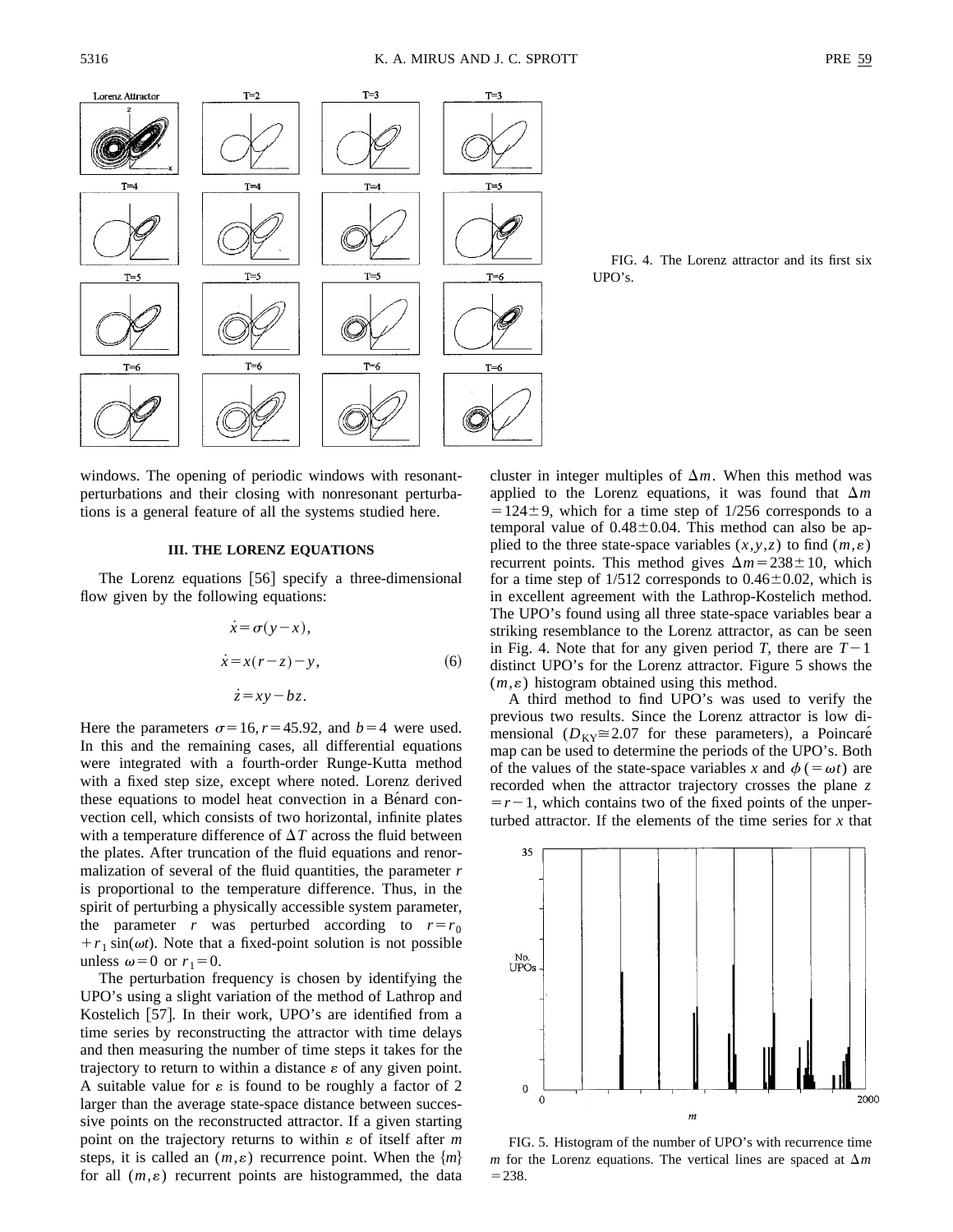

FIG. 6. Results of perturbing the Lorenz equations with various perturbations of frequency  $f$  and amplitude  $r_1$ . Arrows denote various UPO frequencies (i.e., *T2* corresponds to a period-two UPO) and their harmonics. Black  $\rightarrow$  periodic, dark gray  $\rightarrow$  2 $\lt D_{KY}$  $\lt 3$ , and light gray  $\rightarrow$  3 $.$ 

results are denoted as  $x_n$ , the intersection of the 45° line with plots of  $x_{n+k}$  vs  $x_n$  denotes UPO's of period  $k/2$ , and the temporal value of this period can be obtained from  $\phi$ . This analysis gave a value of  $0.46 \pm 0.03$ , which agrees well with the values previously obtained.

To understand the stabilizing effect of periodic perturbations on the Lorenz equations, numerous perturbation frequencies and amplitudes were examined. Frequencies ranging from 0.5 to 5.0 Hz were used, which corresponds to just less than the frequency of a period-four UPO to four times the frequency of a period-two UPO. Amplitudes up to 66% of  $r_0$  were used. For  $\sigma$  and *b* held constant as prescribed above, the Lorenz equations are chaotic from  $r \approx 31.375$  to  $r > 100$ . Thus, the largest amplitude perturbations ( $r_1$ )  $=$  30.25) bring the perturbed parameter  $r=$  45.92  $+r_1 \sin(\omega t)$  into a periodic regime for part of the drive period. However, many stabilizing amplitudes were too small to do this. Combinations of driving amplitude  $r_1$  and frequency  $f = \omega/2\pi$  were raster scanned, and the results were classified according to the Lyapunov dimension of the resulting perturbed attractor in Fig. 6. The dominant feature is a reduction in dimension at frequencies corresponding to the UPO's and their multiples. Note that the dimension of the system immediately increased by 1.0 when arbitrarily small perturbations  $r_1$  were applied.

Figure 7 shows that the behavior of  $D_{KY}$  is replicated with the LLE, which is computationally easier to determine in general. Figure 8 shows some of the UPO's that were stabilized with small perturbations. The fluctuation amplitudes are decreased for cases controlled with small perturbations, since the attractor is confined to a smaller region of state space. For large perturbations, however, the fluctuation amplitudes increased, since the attractor size scales roughly linearly with *r*.

One surprising discovery was that the frequency of the perturbation that stabilizes a given UPO in the Lorenz attractor is rarely the natural frequency of that UPO. For example, a period-two UPO with a natural frequency of 1.1 Hz is commonly stabilized by a perturbation frequency of  $\sim$ 2.2 Hz. This result is typical in that the smallest frequency usually required to stabilize a given UPO is twice its natural



FIG. 7. Largest Lyapunov exponent for the perturbed Lorenz equations. Black corresponds to a LLE of 0; lighter colors indicate higher LLE's. The arrows indicate the same frequencies as in Fig. 6.

frequency or more, and it may occur because the period-one UPO for the Lorenz equations does not exist. However, the stabilized  $T=3$  UPO in the upper right-hand corner of Fig. 8 provides one counterexample, since a period-three UPO is stabilized by a frequency that is closest to that of the nonexistent period-one UPO. Another typical occurrence is that a given perturbation frequency may stabilize several different UPO's. Figure 9 shows four such cases in which a periodone frequency aliases a period-four and period-eight UPO, a period-two frequency aliases a period-sixteen UPO, and twice a period-one frequency aliases a period-twelve UPO. It is also interesting that the width of effective perturbations in frequency gets narrower as higher-order UPO's are stabilized, and that these higher-order UPO's require larger perturbation amplitudes to stabilize them. Once any of the UPO's are stabilized, however, they remain controlled for as long as the perturbation is on.

Another unanticipated result is that as the amplitude of the perturbation is increased at a fixed frequency, the system can pass through regimes of control and chaos. Control with small perturbations happens only near natural frequencies of various UPO's, but as the amplitude is increased, chaotic and



FIG. 8. Various stabilized UPO's for the perturbed Lorenz equations. clockwise, from upper left corner: period 2,  $(r_1, f)$  $=$  (4,2.412); period 3,  $(r_1,f)$  $=$  (3.375,2.072); period 6,  $(r_1,f)$  $=(23,0.712)$ ; period 4,  $(r_1,f)=(13,1.108)$ .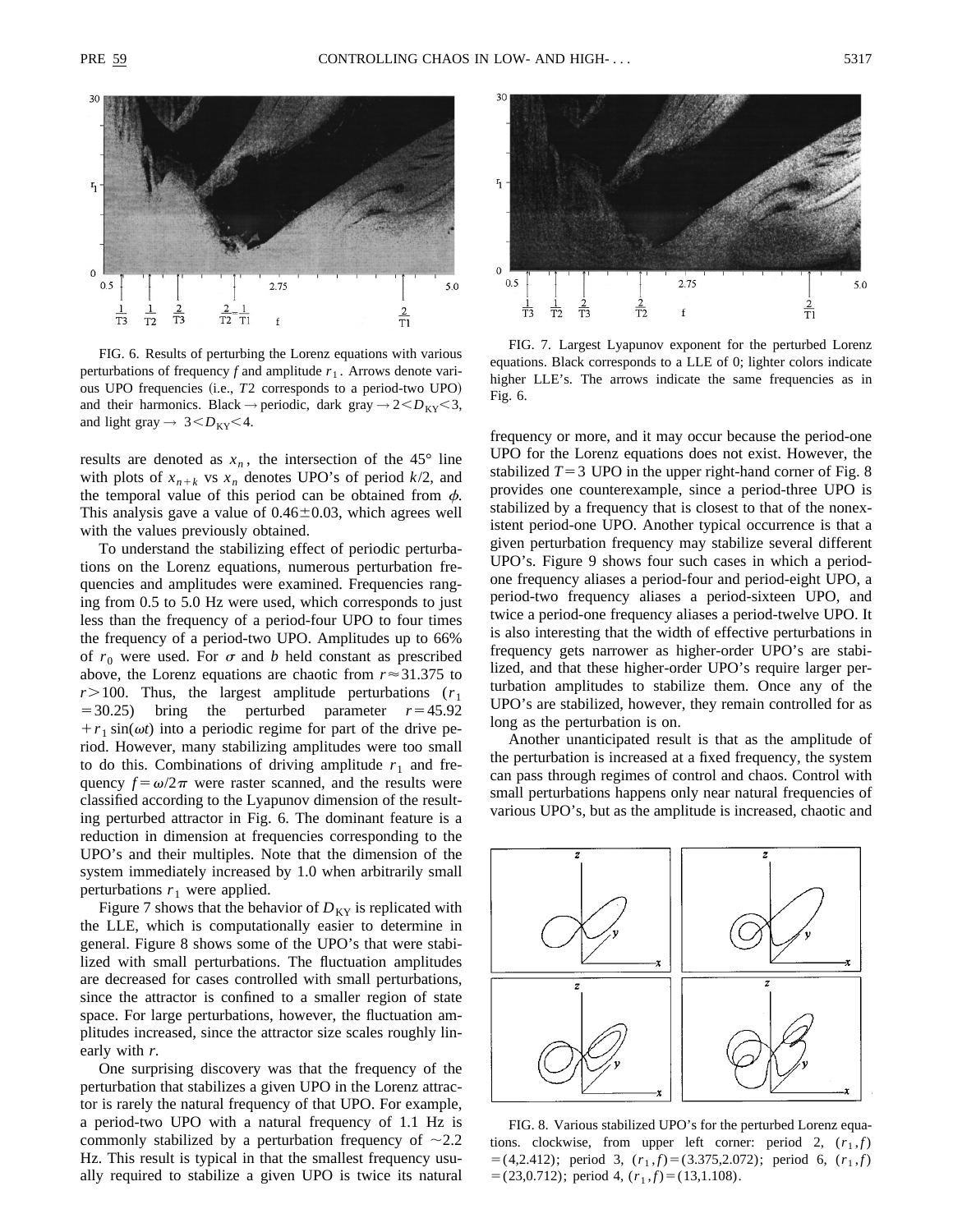

FIG. 9. Some ''aliased'' UPO's. Clockwise, from upper left corner: period 4,  $(r_1,f)=(4.25,2.204)$ ; period 8,  $(r_1,f)$  $=$  (4.125,2.156); period 12,  $(r_1,f)$  = (18.625,4.624); period 16,  $(r_1,f)=(22.750,0.992).$ 

periodic windows appear. The second band of periodicity (in the region  $1 \le f \le 2.5$  and  $r_1 > 15$  of Fig. 6) corresponds to a situation where the amplitude of the drive is so great that the system is mode locked to the perturbation. In this and similar cases, the limit cycles no longer resemble any unperturbed UPO but are akin to the top two plots in Fig. 10. This increasing distortion of the underlying attractor with larger perturbations is a common effect even for frequencies that stabilize a natural UPO.

The choice of initial condition can lead to differing results, as seen in the bottom two plots of Fig. 10. Although the specific details of a trajectory like this can be different for different initial conditions, no cases were found in which different initial conditions led to totally different behavior, such as the stabilization of different UPO's.

In addition to these results, some long-period limit cycles and unique strange attractors were also seen. Frequently, when a perturbation is applied, a chaotic attractor results, except that the chaos is limited to a thin band around some



FIG. 10. Top two plots: limit cycle achieved through mode locking;  $(r_1,f)=(25,2.176)$  (left),  $(r_1,f)=(22,1.2)$  (right). Bottom two plots: slightly different period-two IUPO's, both stabilized with  $(r_1,f)=(4.75,2.328)$  but different initial conditions:  $(x_0, y_0, z_0, \phi_0) = (1,1,1,0)$  (left);  $(x_0, y_0, z_0, \phi_0) = (1,1,10,0)$  $(right).$ 

As with the logistic equation, small periodic perturbations stabilize the Lorenz equations when applied at frequencies near the natural frequencies of UPO's. Once a limit cycle is achieved, it remains stable for as long as the perturbation is on. Large perturbations stabilize the Lorenz equations by mode locking (stabilizing a highly distorted UPO). It should be noted that Singe *et al.* [59] were successful at controlling the Lorenz equations both numerically and experimentally in a system known as a thermal convection loop. Their method was simpler than the OGY method in that they used a simple proportional feedback scheme. The advantage of the method presented here is that it is even simpler because it involves no feedback whatsoever. A disadvantage of this method is that it is impossible to stabilize fixed points in the chaotic system.

# **IV. THE RÖSSLER EQUATIONS**

The Rössler equations  $[60]$  are

$$
\begin{aligned}\n\dot{x} &= -(y+z), \\
\dot{y} &= x+ay,\n\end{aligned}
$$
\n(7)\n
$$
\begin{aligned}\n\dot{z} &= b + z(x-c).\n\end{aligned}
$$

Here, the parameters  $a=b=0.2$  and  $c=5.7$  were used. Rössler derived these equations as a simpler example than the Lorenz equations in the sense that they have only one quadratic nonlinearity, and the flow they generate has only a single spiral (see the attractor in the upper left of Fig.  $12$ ). See Sprott  $[61–63]$  for even simpler examples of chaotic flows. Although the Rössler equations have a simpler form than the Lorenz equations, they were found to be more difficult to control due to the presence of a dominant frequency. Since the Rössler equations and their parameters have no physical significance, the parameter *c* was chosen arbitrarily to be perturbed:  $c = c_0 + c_1 \sin(\omega t)$ . Analysis of 500 UPO's identified using the  $(m, \varepsilon)$  method on all three state-space variables determined that  $\Delta m = 1488 \pm 4$ , which for a time step of  $1/256$  corresponds to  $5.81 \pm 0.09$ . A Poincaré analysis of the UPO's yielded a similar result of  $5.86 \pm 0.02$ .

To assess the effect of periodic perturbations on the Rössler equations, perturbation amplitudes and frequencies in the range  $0 < c_1 < 3.1$  and  $0.05 < f < 0.4$  were examined, corresponding to amplitudes up to 54% of  $c_0$  and frequencies of just less than that of a period-three UPO to more than twice the frequency of a period-one UPO. For *a* and *b* held constant as prescribed above, the Rossler equations are chaotic from  $c \approx 4.20$  to  $c > 13$ . Thus, perturbation amplitudes greater than  $c_1 = 1.5$  bring the perturbed parameter  $c = 5.7$  $+c_1 \sin(\omega t)$  into a periodic regime for part of the drive period. However, as was the case with the perturbed Lorenz equations, many stabilizing amplitudes were smaller than the  $c_1$ =1.5 limit. Figure 11 shows that perturbations near the UPO and its multiples decrease the dimension of the attractor. Figure 12 shows some of the UPO's that were stabilized with small perturbations, as well as a noisy limit cycle.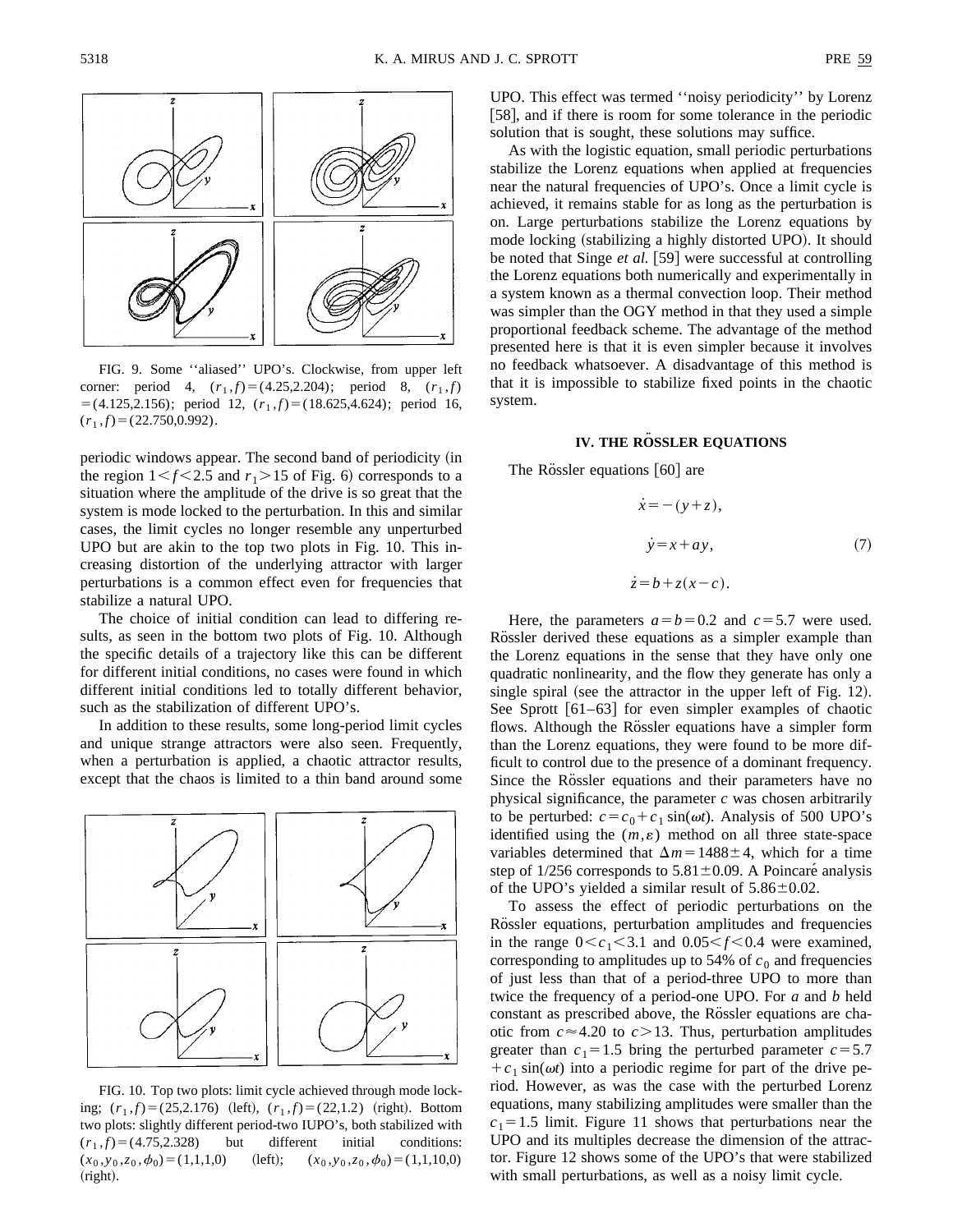

FIG. 11. Results of perturbing the Rössler equations. The arrows show the frequencies of various UPO's and their harmonics. Black  $\rightarrow$  periodic, dark gray  $\rightarrow$  2 $\lt D_{KY}$  $\lt 3$ , and light gray  $\rightarrow$  3  $$ 

#### **V. COUPLED LORENZ EQUATIONS**

Coupled Lorenz models are lattices with each site occupied by a set of Lorenz equations. Lawandy *et al.* [64] have studied pairs of coupled Lorenz systems in order to find an improved stability regime for a single-mode laser by coupling two lasers together. Malkus [65] and Yorke and Yorke [66] showed that the Lorenz equations, which were derived as an approximation of the Raleigh-Be $\hat{\theta}$  and system, exactly describe the dynamics of a thermal convection loop. A thermal convection loop, or thermosyphon, consists of a narrow diameter pipe containing fluid, which is bent into a torus, stood upright in a vertical plane, heated uniformly over the bottom half, and cooled uniformly over the top half. Davis and Roppo  $|67|$  studied the effect of thermally coupling two thermosyphons, which is equivalent to studying two adjacent rolls in a Bénard convection layer. Jackson and Kodogeorgiou  $[68]$  extended this work by studying long (up to 128) lattice sites) periodic chains of thermosyphons. They included both viscous and thermal coupling between adjacent vortices in their model equations but only examined the case with viscous coupling. Lorenz  $[69]$  also studied the effect of coupling seven Lorenz-like systems together to illustrate that global weather systems most likely do not possess lowdimensional attractors. Here the coupled Lorenz cell model studied by jackson and Kodogeorgiou is considered:

$$
\dot{x}_i = \sigma(y_i - x_i) - \mu(x_{i+1} + x_{i-1} + 2x_i),
$$
  
\n
$$
\dot{y}_i = -y_i - x_i z_i + rx_i,
$$
  
\n
$$
\dot{z}_i = x_i y_i - bz_i.
$$
\n(8)

Here, *i* denotes the lattice site  $(i=0,1,..., N-1)$  and  $\mu$  is the viscous coupling constant. Each lattice site is coupled to one neighbor on each side. This system is taken to have periodic boundary conditions:  $x_N = x_0$ ,  $y_N = y_0$ ,  $z_N = z_0$ . The parameters used here were  $\sigma=10$ ,  $\mu=3$ ,  $r=34$ ,  $b=1$ , and *N*  $=$  32. In the thermosyphon paradigm, *x* corresponds to the average fluid velocity around the loop, *y* corresponds to the temperature difference between points at ''12 o'clock'' and ''6 o'clock,'' and *z* corresponds to the horizontal temperature difference. The authors computed that the system has stable fixed points for  $r < r_c = 17.5$ , and it was found that the system exhibits chaotic behavior for *r* down to about 23.

Computing the Lyapunov exponent is computationally intensive for high-dimensional chaotic systems, since the memory and time required both scale as  $N^2$ . For this reason, a lattice with only  $N=32$  sites (and thus  $3\times32=96$  vari-



FIG. 12. Various attractors arising from the perturbed Rössler equations: The unperturbed Rössler attractor; a noisy  $T=3$ limit cycle,  $(c_1, f)$  $= (1.600, 0.182);$  a  $T=2$  limit cycle,  $(c_1, f) = (1.200, 0.250)$ ; a  $T=3$  limit cycle,  $(c_1,f)$  $= (0.100, 0.114);$  a  $T=4$  limit cycle,  $(c_1, f) = (0.750, 0.272)$ ; a  $T=5$  limit cycle,  $(c_1,f)$  $= (0.450, 0.106);$  a  $T=6$  limit cycle,  $(c_1,f) = (0.100,0.286)$ ; a  $T=7$  limit cycle,  $(c_1, f)$  $=$ (1.050,0.356); a  $T=8$  limit cycle,  $(c_1, f) = (1.050, 0.168)$ .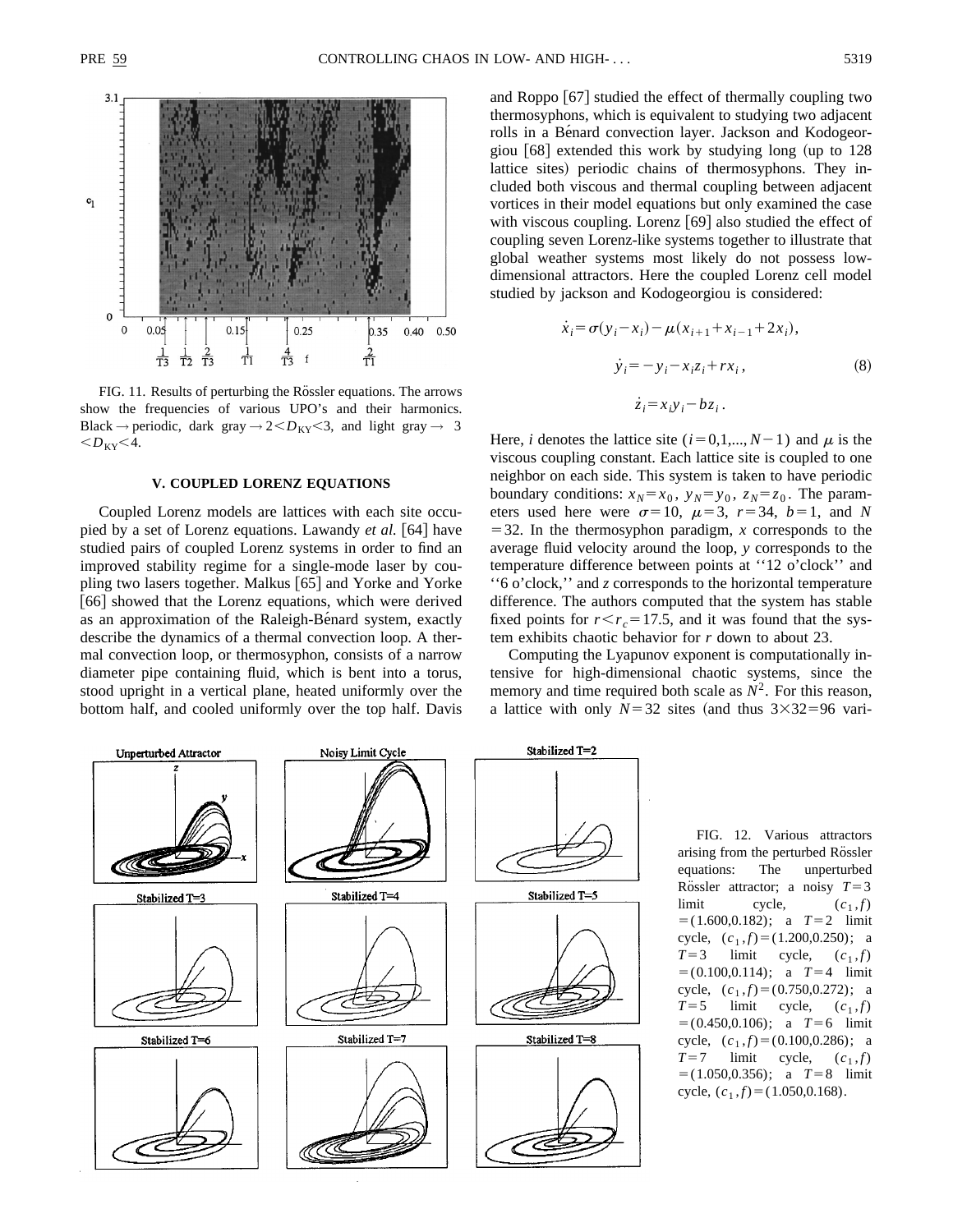

FIG. 13. Results of perturbing a coupled Lorenz system as evidenced by the Lyapunov dimension and the magnitude of the LLE. The solid horizontal lines indicate values for the unperturbed system. Note that a perturbation frequency  $f = 1.014$  produces a limit cycle for  $r_1$ =4.0, 10.0, and 12.0.

ables) was considered, and a first-order "leapfrog" integration scheme was used. It was found that great care had to be used in choosing the integration time step so that the classical Gram-Schmit orthonormalization technique used for computing the Lyapunov exponent spectrum was numerically stable. In the absence of a perturbation, this 96 dimensional system has an attractor with a Lyapunov dimension of 65.8. The uncoupled Lorenz equations for these parameters were measured to have  $D_{KY}=2.06\pm0.005$ , which yields an expected dimension for the coupled system of  $32\times2.06=65.9$ . This value is in good agreement with what was measured for the coupled system, although it would not have been surprising if the coupling had reduced the dimension. As with the single Lorenz model, the perturbed parameter was  $r = r_0 + r_1 \sin(\omega t)$ . A reasonably accurate calculation of  $D_{KY}$  for even this modest lattice size requires the order of a day of computation for one perturbation case. Thus, there are no extensive perturbation amplitudefrequency scans as before, but Fig. 13 shows the Lyapunov dimension and LLE as a function of perturbation amplitude for seven different perturbation frequencies.

The perturbation frequencies were once again chosen by identifying the frequencies of the UPO's for the coupled system. The period of the period-one UPO was found to be  $1.014\pm0.050$ . Remarkably, a small perturbation amplitude of  $r_1$ =4, which is only 9% the unperturbed value, resulted in limit-cycle behavior for a perturbation frequency equal to the frequency of a period-one UPO. Perturbations of frequency  $f = 2.028$  (which is twice the period-one UPO frequency) and  $f = 1.595$  (which is about three times the period-two UPO frequency) significantly decrease the dimension of the system. Even if a perturbation does not produce limit cycles, drastically decreasing the dimension of a high dimension system is a significant step toward controlling it  $[70]$ . Perturbations of frequency corresponding to a period-two (*f*  $= 0.507$ ), a period-three ( $f = 0.338$ ), and a period-four UPO  $(f=0.254)$  decrease the dimension of the system with respectively larger perturbations. A perturbation frequency of  $f = 2.412$ , which was successful at eliminating chaos for the single Lorenz system, required a large amplitude to decrease



FIG. 14. Spatiotemporal plot of  $x_i$  vs time for the coupled Lorenz equations. Left: unperturbed; right: perturbation amplitude of  $(r_1,f)=(4,1.014)$ . The perturbed case is a period-two limit cycle.

the dimension of the system. None of the frequencies increased the dimension by more than 1, as has been seen with perturbed coupled logistic equations. Frequencies that are further off-resonance may excite additional, latent degrees of freedom. This case could have important applications in biological and other high-dimensional systems, where it is sometimes desirous to "uncontrol" chaos [71].

An important point in choosing the perturbation frequency for this case was that the frequency of the period-one UPO is roughly half the frequency of the power spectral peak of any single state-space variable. The power spectral peak occurs at roughly 2 Hz, which corresponds to the period-one UPO for a single Lorenz attractor. Thus, the global dynamics of the coupled system seem to evolve more slowly than the fluctuations in any state-space variable. This implies that the power spectral peak frequency is misleading when trying to predict a useful perturbation frequency for this system. The slower global dynamics are shown in spatiotemporal plots in Fig. 14, which shows the value of  $x_i$ , which corresponds to the average fluid velocity for each site versus time. The perturbed case in Fig. 14 shows the period-two limit cycle achieved with the small-amplitude period-one perturbation.

This result is particularly encouraging in view of its simplicity when compared to other work in controlling highdimensional systems. The earliest method advanced for controlling high-dimensional chaotic systems  $[7]$  was a straight application of the OGY method, and it proved to be cumbersome in application. Recent methods of controlling highdimensional chaotic systems have focused on arrays of controllers that use an OGY-like method based only on local measurements  $[72]$ , delayed oscillating feedback  $[73]$ , or linear control laws optimized by placing the controllers according to the symmetry of the system  $[74,75]$ . While these methods are effective, the method presented here has the advantage that no feedback is required, in sharp contrast to feedback applied by a potentially large number of controllers. The only requirement is that there exists a suitable global parameter accessible for applying a periodic perturbation.

# **VI. THE YOSHIDA EQUATIONS**

The Yoshida equations are a set of ordinary differential equations derived by Yoshida *et al.* [76] from a 1D (i.e.,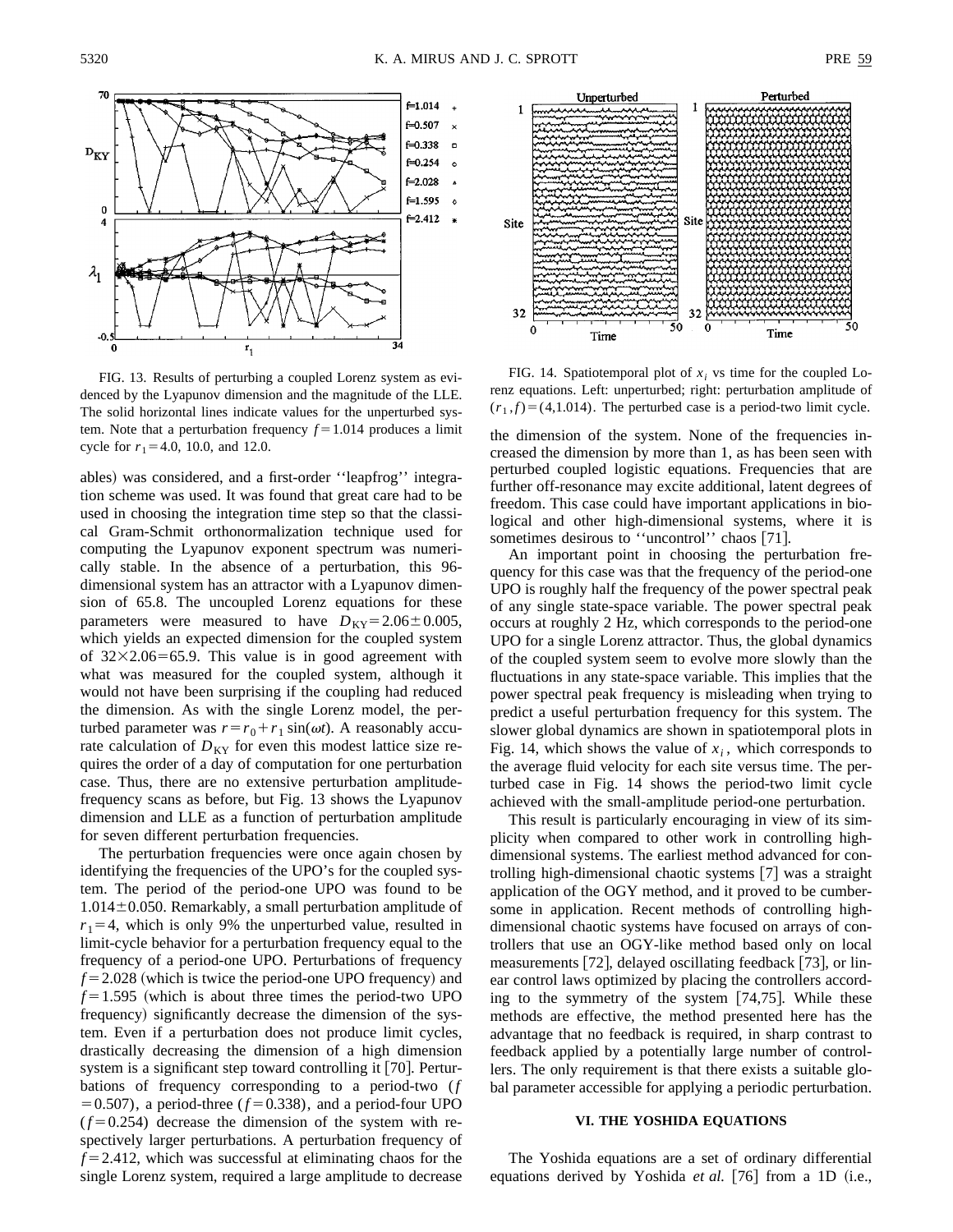$\chi_{8}$ 

functions have a radial dependence only) set of partial differential equations meant to model the nonlinear interactions of magnetic islands in a low-beta tokamak plasma in a cylindrical approximation. The method for reducing the (infinite-dimensional) set of PDE's to ODE's involves the application of the force-free condition  $\nabla \times \mathbf{B} = \lambda \mathbf{B}$  to approximate the structure of the magnetic field  $\mathbf{B} = \mathbf{B}_0 + \mathbf{b}$ . The nonlinear interactions are represented by fluctuations in the radial magnetic field  $(b_r)$ , the poloidal magnetic field  $(b_\theta)$ , and the normalized parallel current density  $(\lambda)$ .

The force-free condition converts PDE's to ODE's by reducing the action of spatial derivatives to the multiplication by a scalar function  $\lambda$ . The justification for the force-free structure of the field is that the intensity growth rate is sufficiently small that the current perpendicular to the magnetic field is negligible, which is indeed the case for a tokamak plasma in which the parallel current is significantly larger than any perpendicular currents. In the case of a reversedfield pinch plasma confined by a perfectly conducting toroidal shell, the relaxed state is defined by the force-free condition  $[77]$ .

By combining the time evolution of the magnetic field, the time evolution of the magnetic helicity, and a hyperresistivity added to Ohm's law to describe the effect of the nonlinear coupling of the tearing modes, Yoshida *et al.* obtained the following set of three ODE's for each interacting island in a plasma:

$$
\dot{b}_{r,n} = -\frac{\eta}{\mu_0} \lambda_n^2 b_{r,n} - V \lambda_n b_{\theta,n},
$$
\n
$$
\dot{b}_{\theta,n} = -\frac{\eta}{\mu_0} \lambda_n^2 b_{\theta,n} + V \lambda_n b_{r,n} + \frac{C}{B_0} \frac{b_{r,n+1} + b_{\theta,n+1}^2 - (b_{r,n-1}^2 + b_{\theta,n-1}^2)}{\Delta_n}
$$
\n(9)

$$
\times \frac{\lambda_{n+1} + \lambda_{n-1} - 2\lambda_n}{\Delta_n^2},
$$
  

$$
\lambda_n = \lambda_n^2 \left[ \frac{C}{2B_0^2} (b_{r,n}^2 + b_{\theta,n}^2) \left( \frac{\lambda_{n+1} + \lambda_{n-1} - 2\lambda_n}{\Delta_n^2} \right) + \frac{E_h}{B_0} \right].
$$

Here,  $b_{r,n}$ ,  $b_{\theta,n}$ , and  $\lambda_n$  are, respectively, the radial magnetic field fluctuation, the poloidal magnetic field fluctuation, and the parallel current density at a radial grid point indexed by *n*.  $\eta$  is the resistivity,  $\mu_0$  is the permeability of free space, *V* is the Hall velocity, *C* is a constant proportional to the tearing mode growth rate,  $B_0$  is the equilibrium axial magnetic field,  $\Delta_n$  is the distance between the  $n-1$  and  $n+1$ grid points, and  $E<sub>h</sub>$  is the axial electric field used to drive the plasma current. The parameter  $E<sub>h</sub>$  was chosen to be perturbed, since it is an accessible experimental parameter.

Yoshida *et al.* used these equations to model equally spaced two-mode interactions  $(N=2)$  in a tokamak plasma. This two-mode model was successfully controlled with periodic perturbations, but a three-mode model was sought that would describe an MST-like plasma [49] more accurately.

Modifying the Yoshida equations to model MST involves changing some of the boundary conditions, and accounting for the fact that bispectral analysis of experimental data reveals a three-wave coupling process, whereby two modes couple to a third with  $k_3 = k_1 + k_2$  [78]. In MST, magnetic fluctuations are dominated by a few  $m=1$  modes; namely  $(m,n)=(1,6)$  and  $(1,7)$ . These two modes couple strongly to the  $(0,1)$  and  $(2,13)$  modes. The  $(0,1)$  mode is much more dominant than the  $(2,13)$  mode, but it is located at the reversal surface of the plasma, where the toroidal magnetic field vanishes. This violates the assumption of Yoshida *et al.* that the toroidal field is nearly constant across the plasma. However, the  $(2,13)$  mode lies between the  $(1,6)$  and  $(1,7)$  modes, which means the toroidal field is nearly constant across these three modes. Thus the  $(1,6)$ ,  $(2,13)$ , and  $(1,7)$  modes were chosen to model the magnetic fluctuations in the MST. These modes are not equally spaced across the plasma. The  $(1,6)$ ,  $(2,13)$ , and  $(1,7)$  modes reside approximately at  $r/a = 0.3$ , 0.36, and 0.42, respectively. Incorporation of these modifications results in the following nine equations for this *N*  $=$  3 model:

$$
\dot{x}_1 = a_1 x_1 x_3^2 + a_2 x_2 x_3,
$$
  
\n
$$
\dot{x}_2 = a_1 x_2 x_3^2 - a_2 x_1 x_3 + a_3 (x_4^2 + x_5^2) (a_4 - 2x_3 + x_6),
$$
  
\n
$$
\dot{x}_3 = x_3^2 [a_5 (x_1^2 + x_2^2) (a_4 - 2x_3 + x_6) + a_6],
$$
  
\n
$$
\dot{x}_4 = a_1 x_4 x_6^2 + a_2 x_5 x_6,
$$
  
\n
$$
\dot{x}_5 = a_1 x_5 x_6^2 - a_2 x_4 x_6 + 0.833 a_3 (x_7^2 + x_8^2 - x_1^2 - x_2^2)
$$
  
\n
$$
\times (x_3 - 2x_6 + x_9),
$$
  
\n
$$
\dot{x}_6 = x_6^2 [a_5 (x_4^2 + x_5^2) (x_3 - 2x_6 + x_9) + a_6],
$$
  
\n
$$
\dot{x}_7 = a_1 x_7 x_9^2 + a_2 x_8 x_9,
$$
  
\n
$$
= a_1 x_8 x_9^2 - a_2 x_7 x_9 + 0.714 a_3 (a_7 - x_4^2 - x_5^2) (x_6 - 2x_9),
$$
  
\n
$$
\dot{x}_9 = x_9^2 [a_5 (x_7^2 + x_8^2) (x_6 - 2x_9) + a_6].
$$

Here, the parameter  $a<sub>6</sub>$  was perturbed, since it corresponds to the axial electric field  $E<sub>h</sub>$ . Parameters chosen to give the best match between the autocorrelation functions of  $x<sub>8</sub>$  and a single poloidal field pick-up coil on the wall of MST were  ${a_i} = {-0.57813, -1.7339, 9.78195, 0.66811,}$ 5.465 45, 0.661 26, 3.639 98, with time in units of the digitization time of 5  $\mu$ s. A comparison of the time series for MST data and the model equations is shown in Fig. 15. The period-one UPO had a temporal period of  $15.8 \pm 0.5$ . This corresponds to 79 $\pm$ 2.5  $\mu$ s in the MST, which is a frequency of  $12.7\pm0.4$  kHz. Like the coupled Lorenz equations, the period-one UPO has a frequency significantly lower than the peak power spectral frequency of 40 kHz. Figure 16 shows that the most effective controlling frequencies are the UPO frequencies and their harmonics rather than the peak power spectral frequency. An analysis of the electron heat transport due to radial magnetic field fluctuations in a Rechester-Rosenbluth model [79] showed only a slight  $(\sim 10\%)$  reduction for a perturbation at four times the period-one UPO frequency.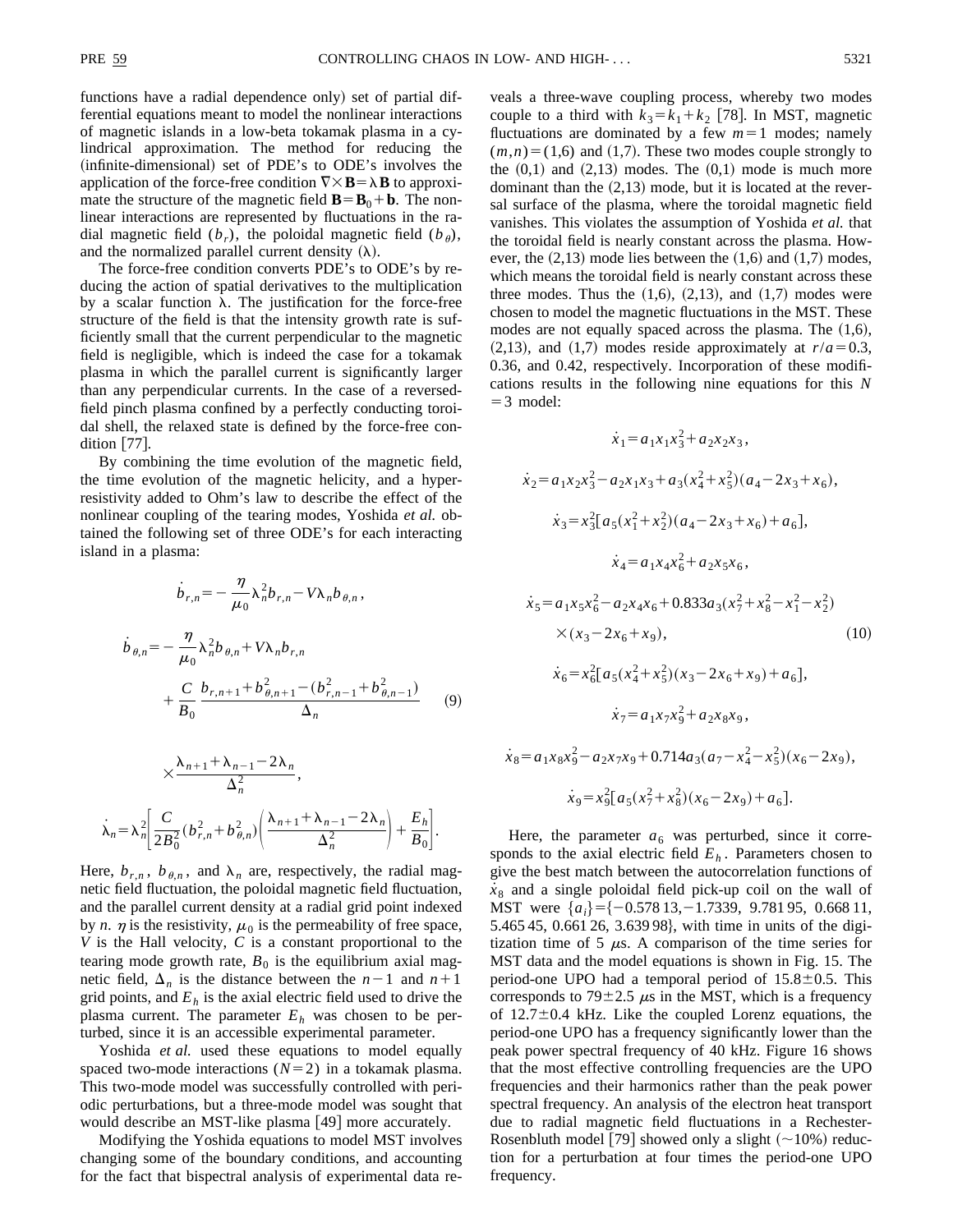

FIG. 15. A comparison of the measured poloidal field fluctuations at the wall of MST and from the outermost magnetic island in the  $N=3$  Yoshida model. The bottom plot shows the autocorrelation function for the two signals.

### **VII. A NEURAL NETWORK MODEL FOR MST**

An artificial neural network model can also be used to study prospects for controlling fluctuations in MST. The neural net chosen has *N* neurons, with the input of each neuron consisting of the superposition of the weighted sum of the output of all the neurons (including itself). The neurons are represented by hyperbolic tangent squashing functions that provide the nonlinearity necessary for chaos:

$$
x_i(t+1) = \tanh\left(s\sum_{j=1}^{N} W_{ij}x_j(t)\right).
$$
 (11)

The parameter *s* is a scale factor on the weights and is initially chosen as  $s=1$ . The *N*×*N* matrix of weights *W<sub>ij</sub>* is



FIG. 16. Effect of perturbing the chaotic Yoshida equations modeling the MST The unperturbed parameter value was  $a_6 = E_{h1}$ >0.66125. Black indicates limit cycle cases. Dark gray *→* 2  $; light gray  $\rightarrow$  3 $; white  $\rightarrow$  4 $. The$$$ unperturbed case has a dimension of  $D_{KY}=4.1$ . The dark arrows indicate the frequency of the period-one UPO and its harmonics. The light gray arrows indicate the power spectral peak frequency and its harmonic.



FIG. 17. Spatiotemporal plot of poloidal field fluctuations at the wall of MST. The dominant feature is a rotating resistive tearing mode with a frequency of about 14 kHz.

adjusted by a variant of simulated annealing so that the *N* outputs of the neurons  $x_i(t+1)$  at *T* successive time steps fits an  $N \times T$  matrix of training points obtained from an array of *N* poloidal field magnetic pickup coils (measuring  $d\mathbf{B}_P/dt$ at the wall of MST). The training set has  $N=64$  and  $T$ = 255, with a sample time of 5  $\mu$ s, and was rescaled so that the data fall in the range  $-1$  to  $+1$  as shown in Fig. 17. The dominant feature is a rotating resistive tearing mode with a frequency of about 14 kHz. After training the net for several days of 200 MHz CPU time, the output of the network captured some sense of the rotating mode seen in the experiment, with a frequency of about 11 kHz. The model was not chaotic, however, as evidenced by calculation of the LLE, which is indistinguishable from zero. To obtain a chaotic solution, the parameter *s* was increased to 1.2, giving the result in Fig. 18. This case has a largest Lyapunov exponent (base  $e$ ) of 0.028/iteration. The rotating oscillation persists at a frequency of about 10 kHz. A perturbation  $s = s_0$  $f(s_1 \sin(2\pi f t))$  with  $s_0 = 1.2$  was added, and the perturbation



FIG. 18. Spatiotemporal plot of a neural network trained to model MST poloidal field fluctuations with the parameter *s* increased by 20% to yield chaotic solutions.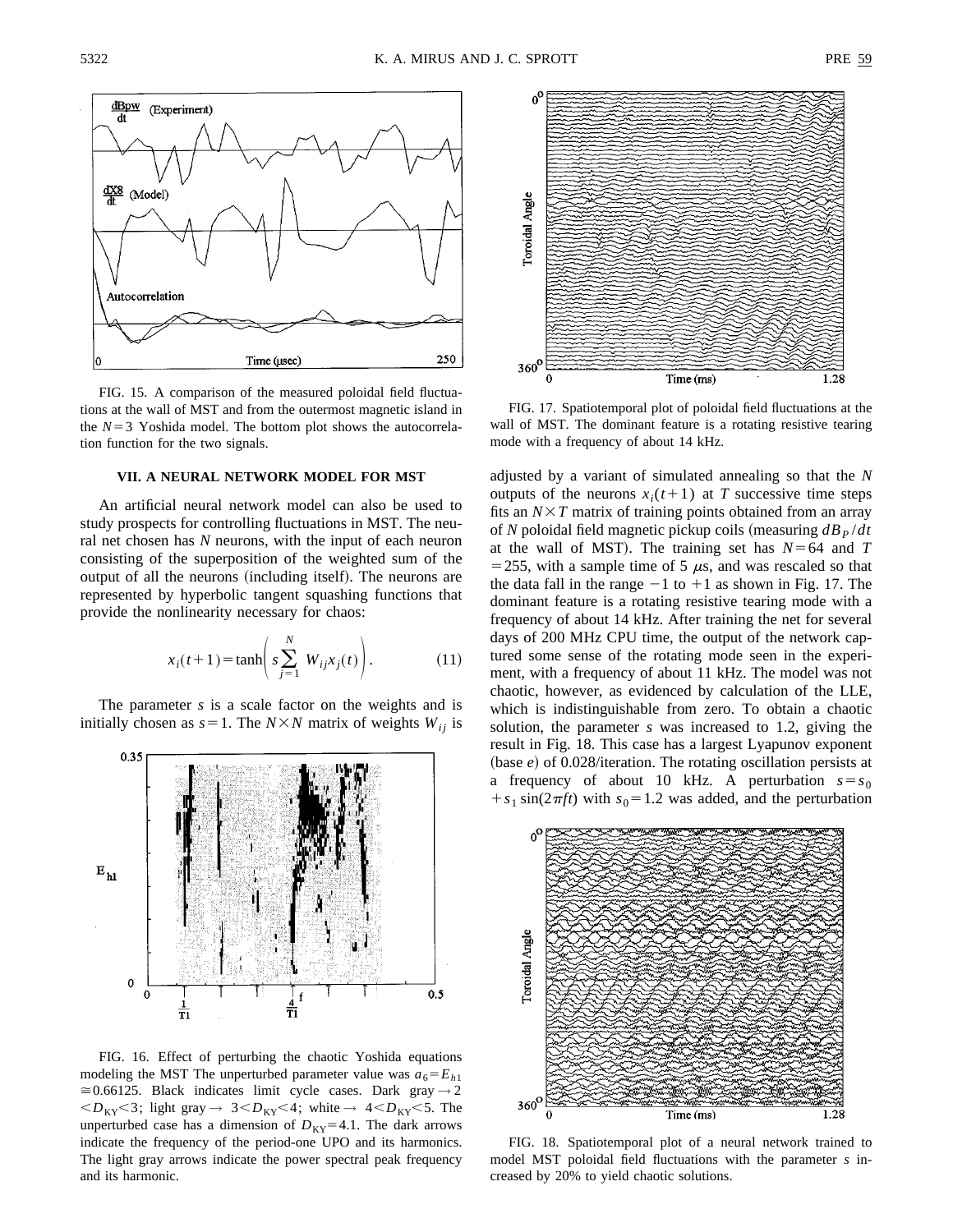

FIG. 19. Result of perturbing the chaotic MST neutral net model. Black indicates limit cycle behavior. White indicates the LLE was approximately doubled.

amplitude was scanned over the range  $0 \lt s_1 \lt s_0$ , while the frequency was scanned over the range  $1 \le f \le 100$  kHz. The LLE was calculated for each combination of  $s_1$  and  $f$ . The result is plotted in Fig. 19 with a gray scale in which the darkest color indicates an exponent of zero (chaos completely suppressed) and the lightest color indicates an enhancement of the chaos (approximate doubling of the Lyapunov exponent).

The general result is a decrease in chaos for increasing perturbation amplitude, with certain frequencies such as 13 kHz being especially effective. The striations in the upper left are a numerical artifact caused by truncating the calculation at a time (500 iterations) that is not an integer number of perturbations cycles. Since the Lyapunov exponent generally increases with *s*, chaos is enhanced when the final value of *s* is positive and diminished when it is negative for low perturbation frequencies.

## **VIII. PERIODIC PERTURBATIONS APPLIED TO MST**

Periodic radial magnetic field perturbations (of a few tens of gauss) were applied to MST plasmas by driving a set of  $n=1$  and 6 coil sets that pierced the toroidal gap. Calculations from magnetic fluctuation data show that the dominant UPO's for MST have a frequency of about 7 kHz, which is about half the peak power spectral frequency of the tearing modes. This result of the UPO having a slower time scale than is indicated by power spectra is consistent with numerical results for high-dimensional systems.

There is no evidence that the small periodic perturbations applied decreased the correlation dimension of the system  $(D \ge 15 \ [80])$  to a level that could be measured. However, this result does not mean that they had no effect; rather that the effect could not be adequately diagnosed within the limits of the finite amount of noisy data. Higher-power experiments with better-tuned perturbations in the future may show positive effects, but it is uncertain if the perturbation can be properly tuned for each plasma shot, since UPO analysis indicated slight differences in the peak of the  $(m, \varepsilon)$  histogram from shot to shot. Also, numerical results suggest that the perturbation frequency has to be very close to the frequency of the UPO, and this frequency may change somewhat during and between shots.

### **IX. SUMMARY**

Periodic perturbations have been applied to several chaotic numerical systems by modulating a system parameter. In every case, the optimum frequency to obtain control with a minimum perturbation amplitude was found to be the frequency of the UPO's obtained from the dynamical fluctuations of the system. One interesting result was that plots of controlled cases on a perturbation frequency-amplitude plane are dissimilar to the Arnold tongues  $|54,81|$  usually seen in systems that undergo a quasiperiodic route to chaos. This difference has been observed in at least one other experiment [43]. Also, a given frequency can stabilize more than one UPO. Another interesting discovery was that UPO's can have vastly different time scales than the fluctuations in a given state-space variable, which means that the best frequencies to perturb are not always those with the most power.

- [1] E. Ott, C. Grebogi, and J. A. Yorke, Phys. Rev. Lett. **64**, 1196  $(1990).$
- [2] W. L. Ditto, S. N. Rauseo, and M. L. Spano, Phys. Rev. Lett. **65**, 3211 (1990).
- [3] P. M. Alsing, A. Gavrielides, and V. Kovanis, Phys. Rev. E **50**, 1968 (1994).
- [4] U. Dressler and G. Nitsche, Phys. Rev. Lett. **68**, 1 (1992).
- [5] B. Cazelles, G. Boudjema, and N. P. Chau, Phys. Lett. A 196, 326 (1995).
- [6] B. Hubinger, R. Doerner, W. Martienssen, M. Herdering, R. Pitka, and U. Dressler, Phys. Rev. E 50, 932 (1994).
- [7] D. Auerbach, C. Grebogi, E. Ott, and J. A. Yorke, Phys. Rev. Lett. **69**, 3479 (1992).
- [8] T. Shinbrot, W. Ditto, C. Grebogi, E. Ott, M. Spano, and J. A. Yorke, Phys. Rev. Lett. **68**, 2863 (1992).
- [9] E. R. Hunt, Phys. Rev. Lett. **67**, 1953 (1991).
- [10] R. Roy, T. W. Murphy, Jr., T. D. Maier, Z. Gills, and E. R. Hunt, Phys. Rev. Lett. **68**, 1259 (1992).
- $[11]$  K. Pyragas, Phys. Lett. A  $170$ ,  $421$   $(1992)$ .
- $[12]$  U. Dressler and G. Nitsche, Phys. Rev. Lett.  $68$ , 1  $(1992)$ .
- @13# Y. Liu, L. C. Barbosa, and J. R. Leite, Phys. Lett. A **193**, 259  $(1994).$
- $[14]$  M. A. Matias and J. Guemez, Phys. Rev. Lett. **72**, 1455  $(1994)$ .
- $[15]$  Y. H. Chen and M. Y. Chou, Phys. Rev. E **50**, 2331 (1994).
- [16] C.-C. Fuh and P.-C. Tung, Phys. Rev. Lett. **75**, 2952 (1995).
- [17] J. Schweizer and M. P. Kennedy, Phys. Rev. E 52, 4865  $(1995).$
- [18] J. Alvarez-Ramirez, Phys. Rev. E **50**, 2339 (1994).
- [19] J. L. Breeden, Phys. Lett. A **190**, 264 (1994).
- [20] J. L. Breeden, F. Dinkelacker, and A. Hübler, Phys. Rev. A 42, 5827 (1990).